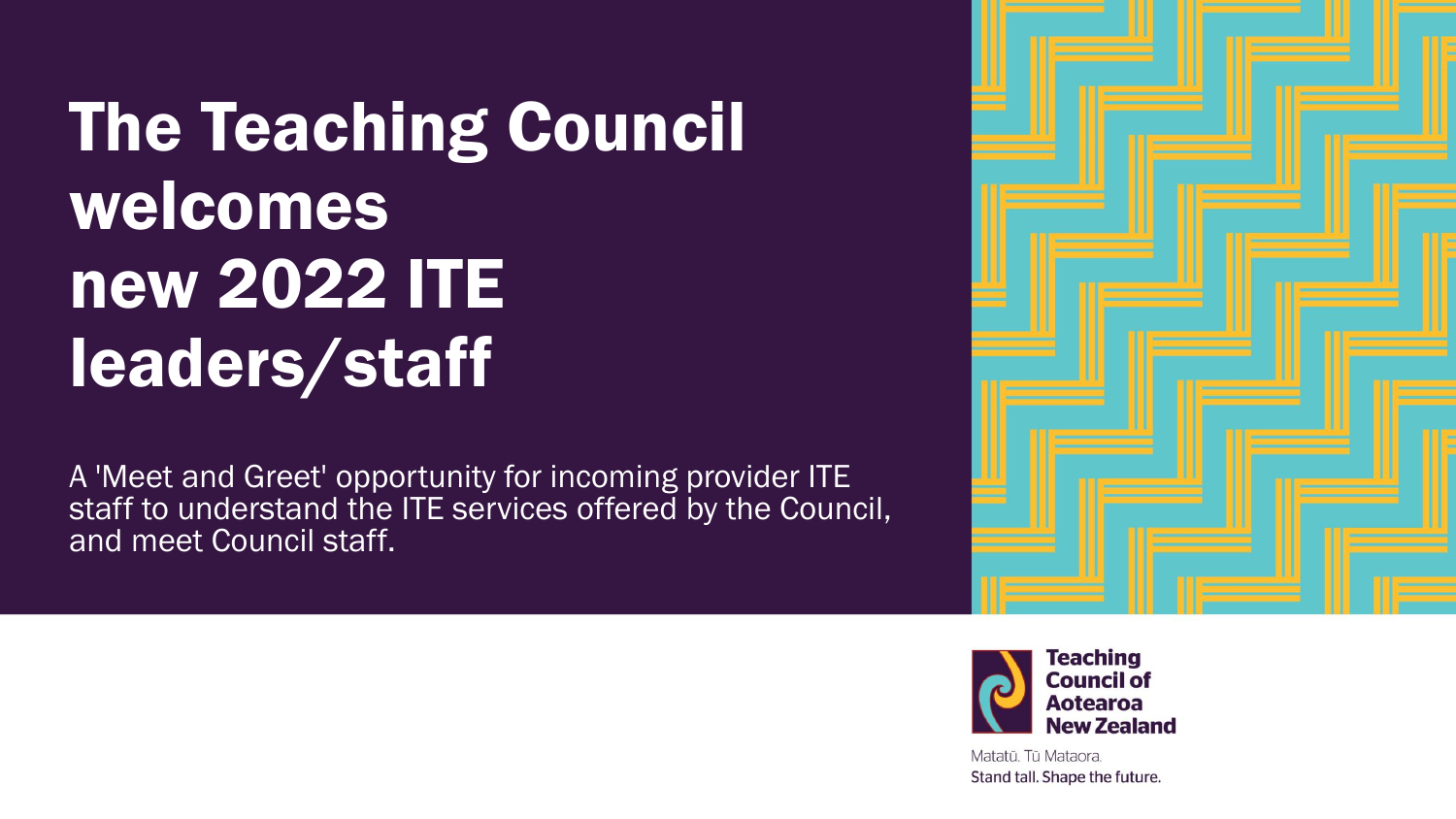#### ITE Programme approvals

- New ITE Programme Approval, Monitoring and Review Requirements since 2019
- Te Whare o Rongotauira since 2021



- To be approved Māori Medium
- Time lag between approval date and date Graduates start teaching, e.g. 3 year programmes approved in 2019 start in 2020 and Graduates start teaching in 2023.
- Some time lags between approval date and programme start, as some programmes didn't start being delivered directly after approval



#### Next steps:

- assurance requirements Monitoring, national moderation and review
- measuring the impact of the new requirements
- partnership development
- exploring options for enhancing the practical aspects of programmes
- assess how the first two years of teaching is better supported

#### ITE Report

#### Implications of COVID continuing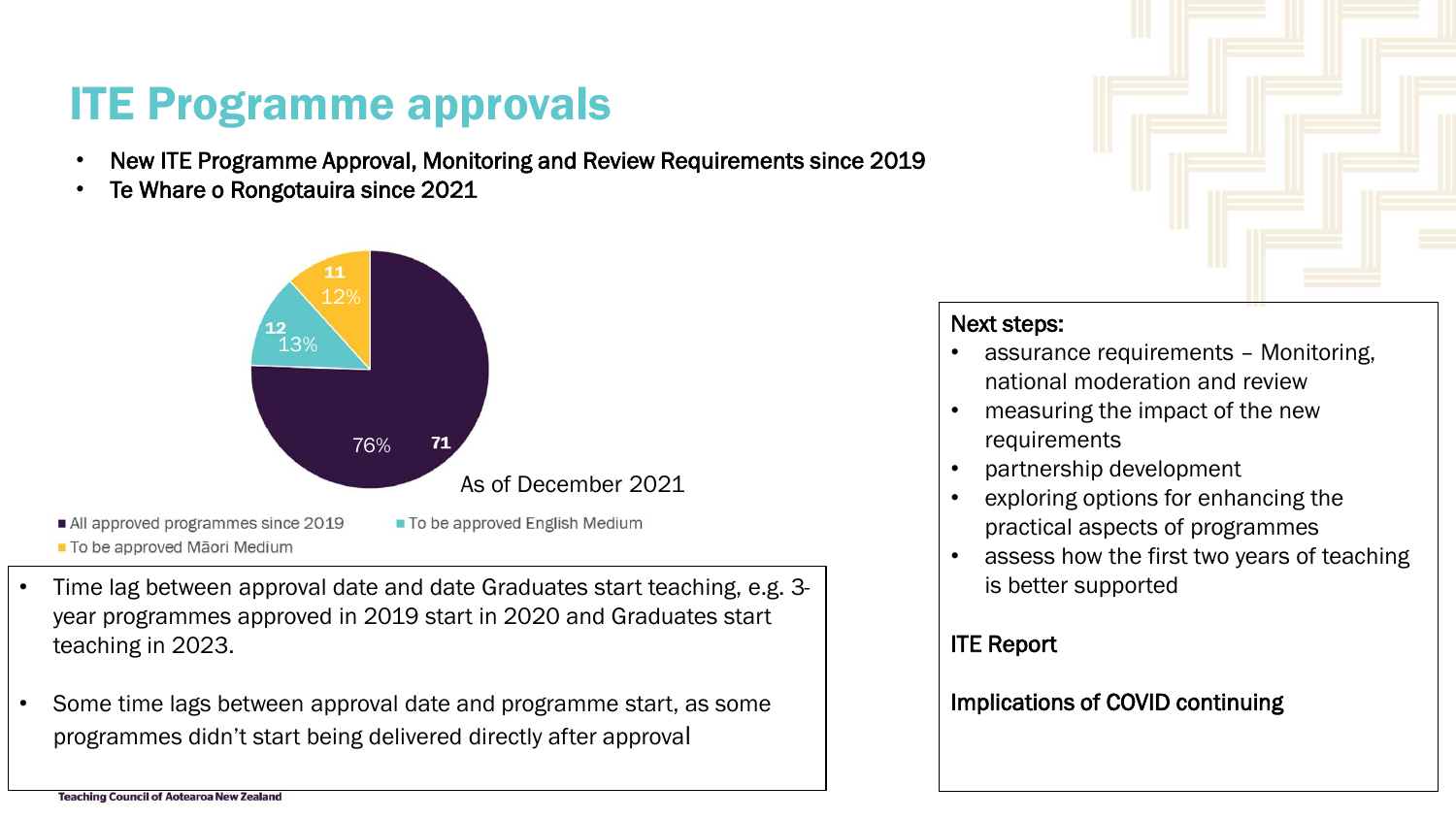# **Te Whare o Rongotauira**

Maori medium ITE Programme Approval. Monitoring and Review Requirements.



#### He tangata ākona ki te whare, tūnga ki te marae, tau ana!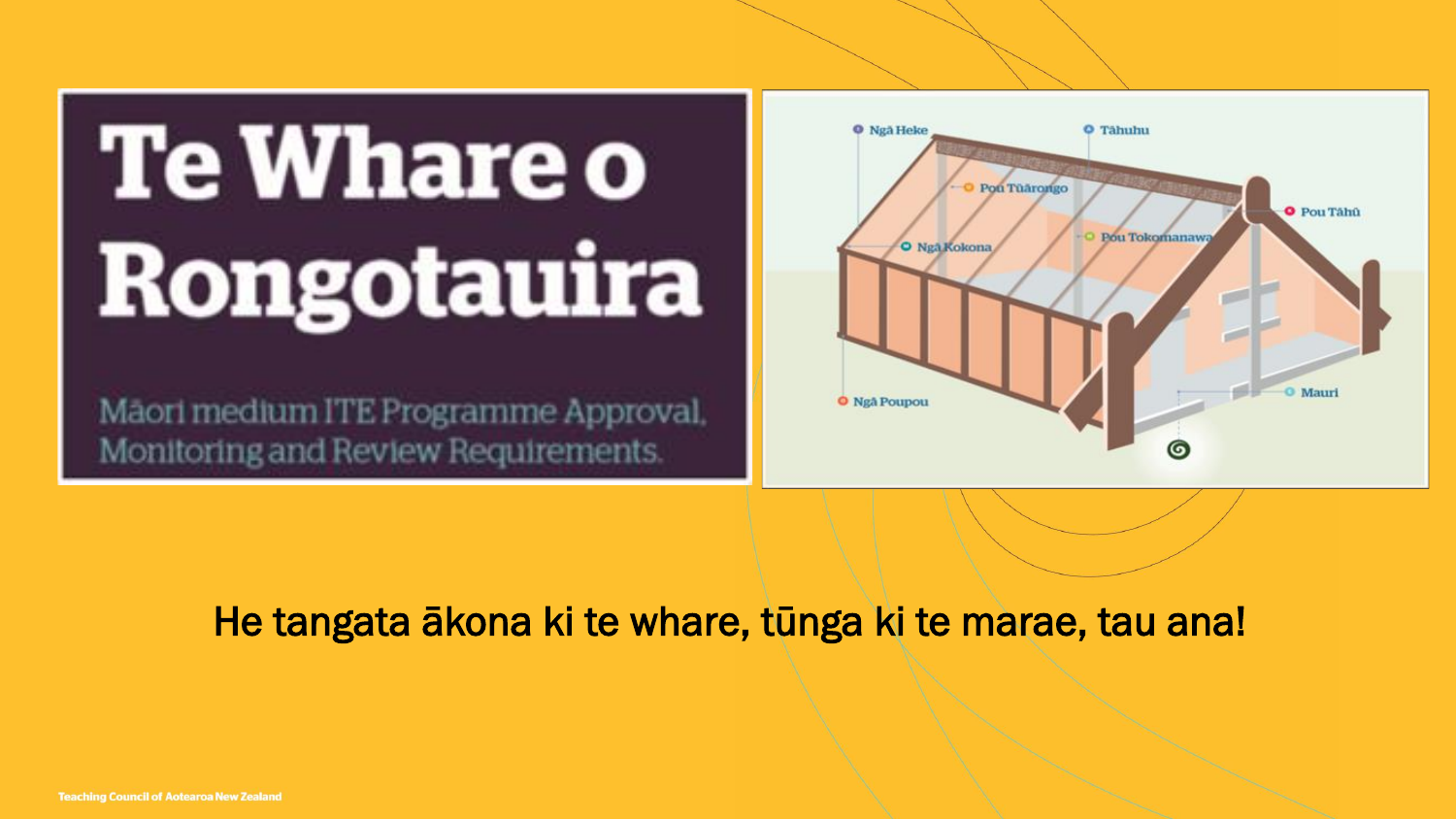## ITE programme changes (permanent)

- Relates to Te Whare o Rongotauira 9.6 Changes to approved programmes or ITE Requirement 8.8 Permanent changes.
- Major change to a programme
- To make an application.
- Outcome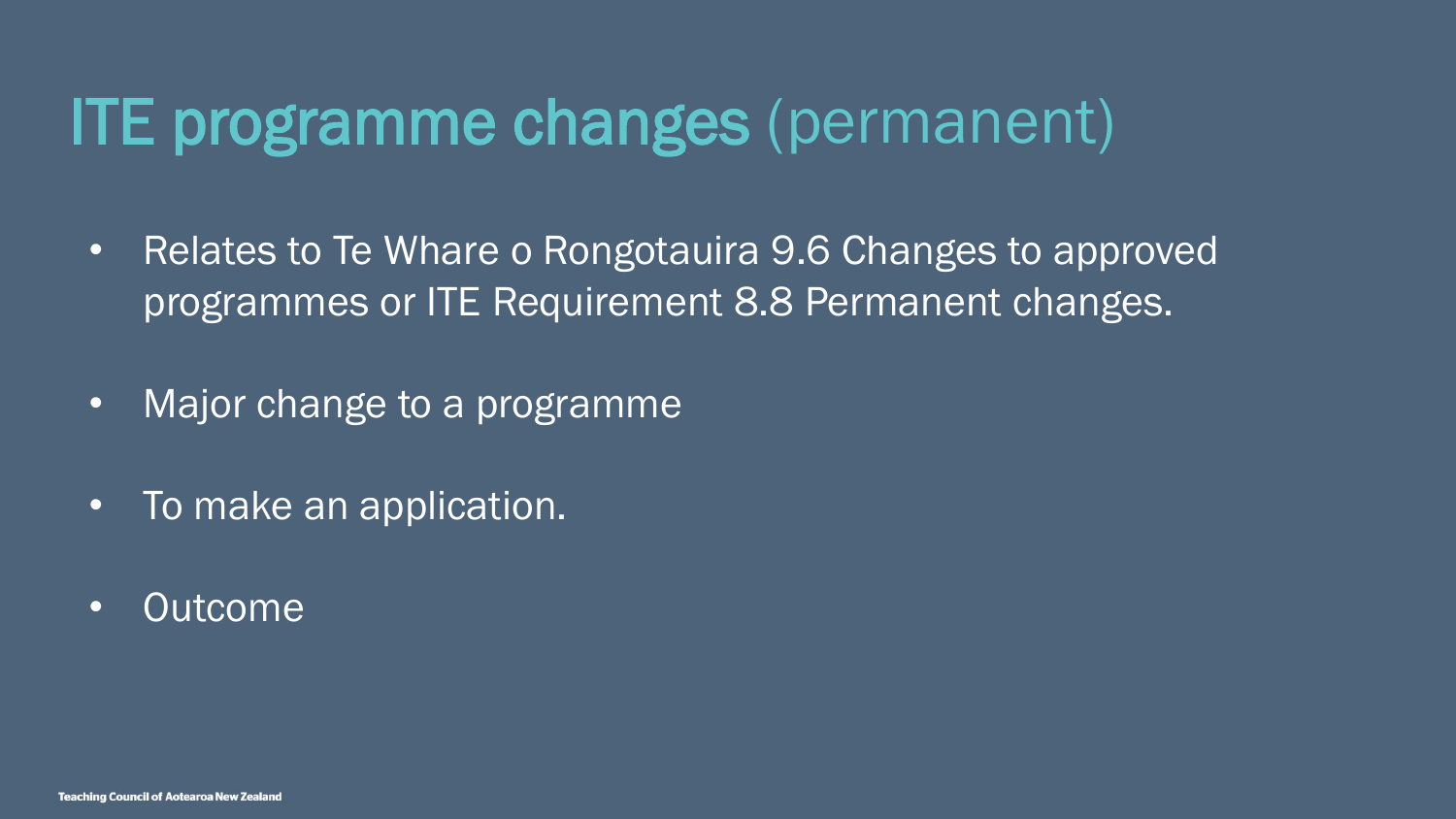#### ITE Interim Monitoring – (in conjunction with NZQA)

- Relates to ITE Requirement 9.2
- In 'transition space' for 2020-2022.
- Interim mode recognises needs for low burden during challenging years.
- Still working in conjunction with NZQA and external monitors for non-university programmes. No external monitor for universities.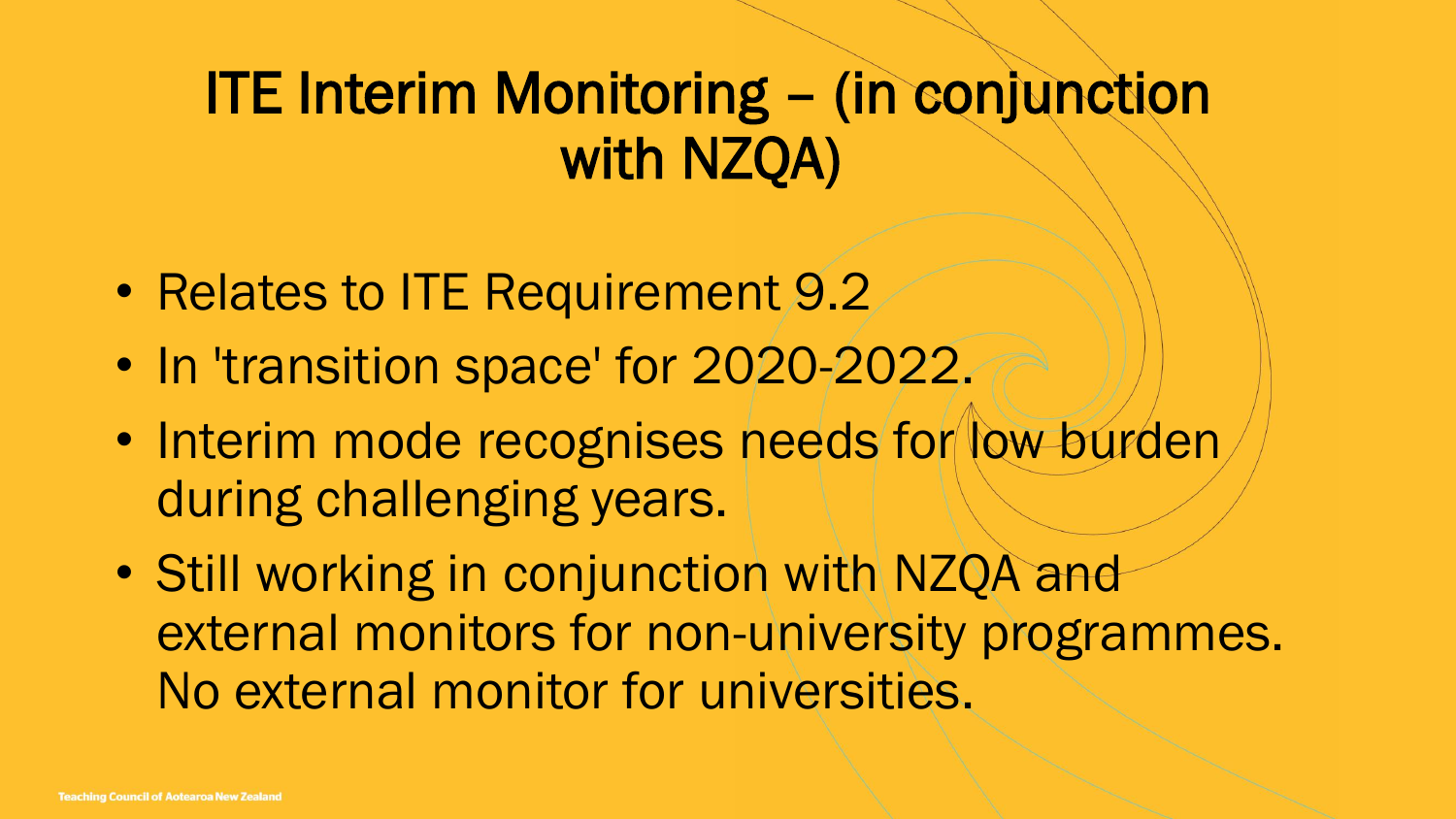#### Student exemptions

- •Language Competency (24 Feb workshop 11.00 – 12.00)
- •Exceptional Entry Under 20
- •Academic Entry
- •Timeline
- •Other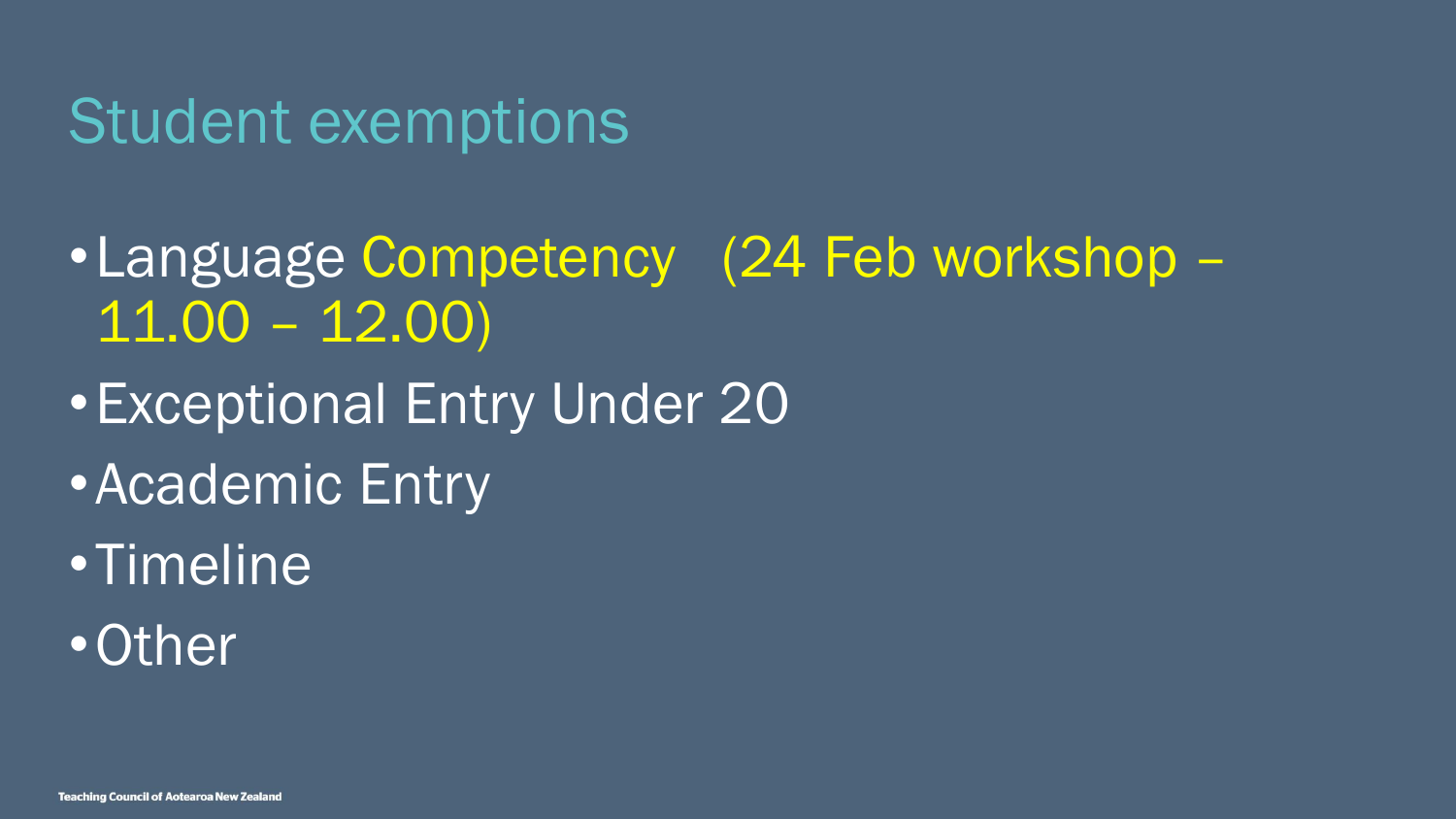### New student talks and graduate talks

- Council staff can present to new students or graduates-to-be. Focus is on how Council supports teachers as the professional body.
- New focus in 2022 for 'Code Discipline' for new students.
- 'Graduate Talks' are supported by Registration specialists.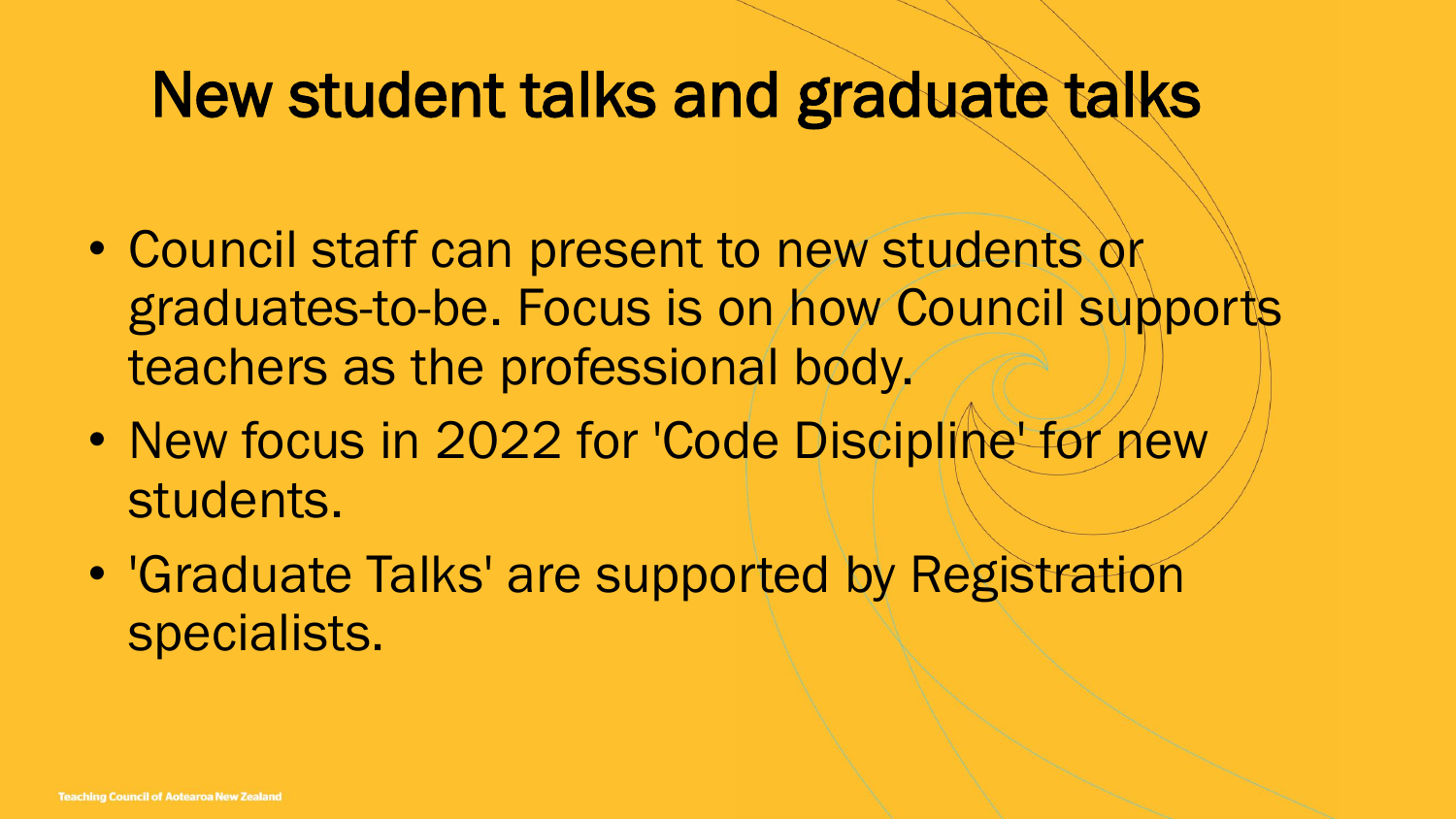#### Support with Registration/Certification issues

- ITE team has close links to Registration team.
- Registration team has assisted ITE staff with challenging teacher certification issues.
- Setting up ITE staff to be identity referees for graduates.
- Arranging registration of graduate cohorts.
- Supporting Graduate Talks.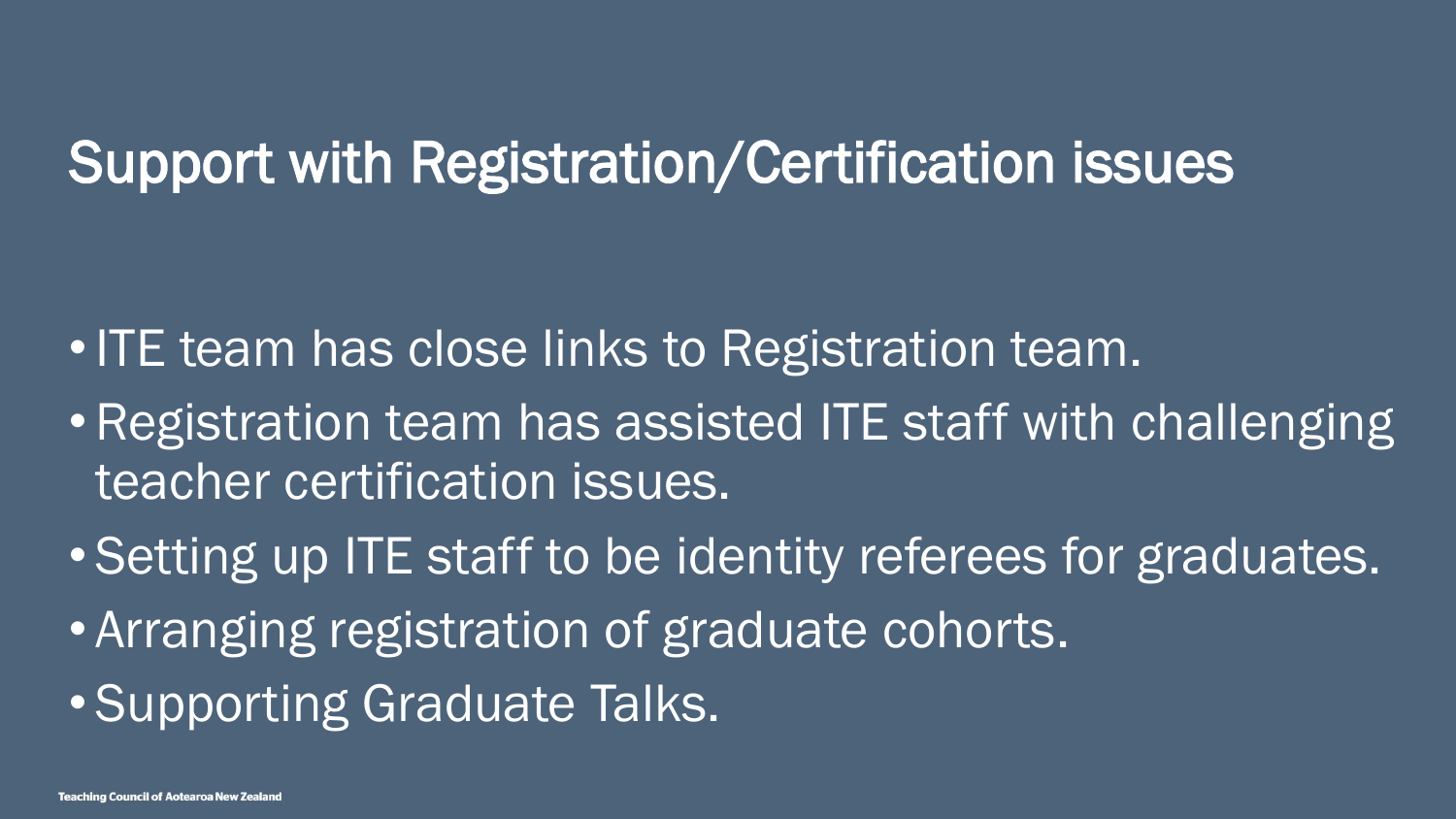#### Creating and distributing ITE Newsletter

- Up to date TC ITE news and information
- Distributed monthly to ITE Providers
- Email [iteadmin@teachingcouncil.nz](mailto:iteadmin@teachingcouncil.nz) to be included in the distribution list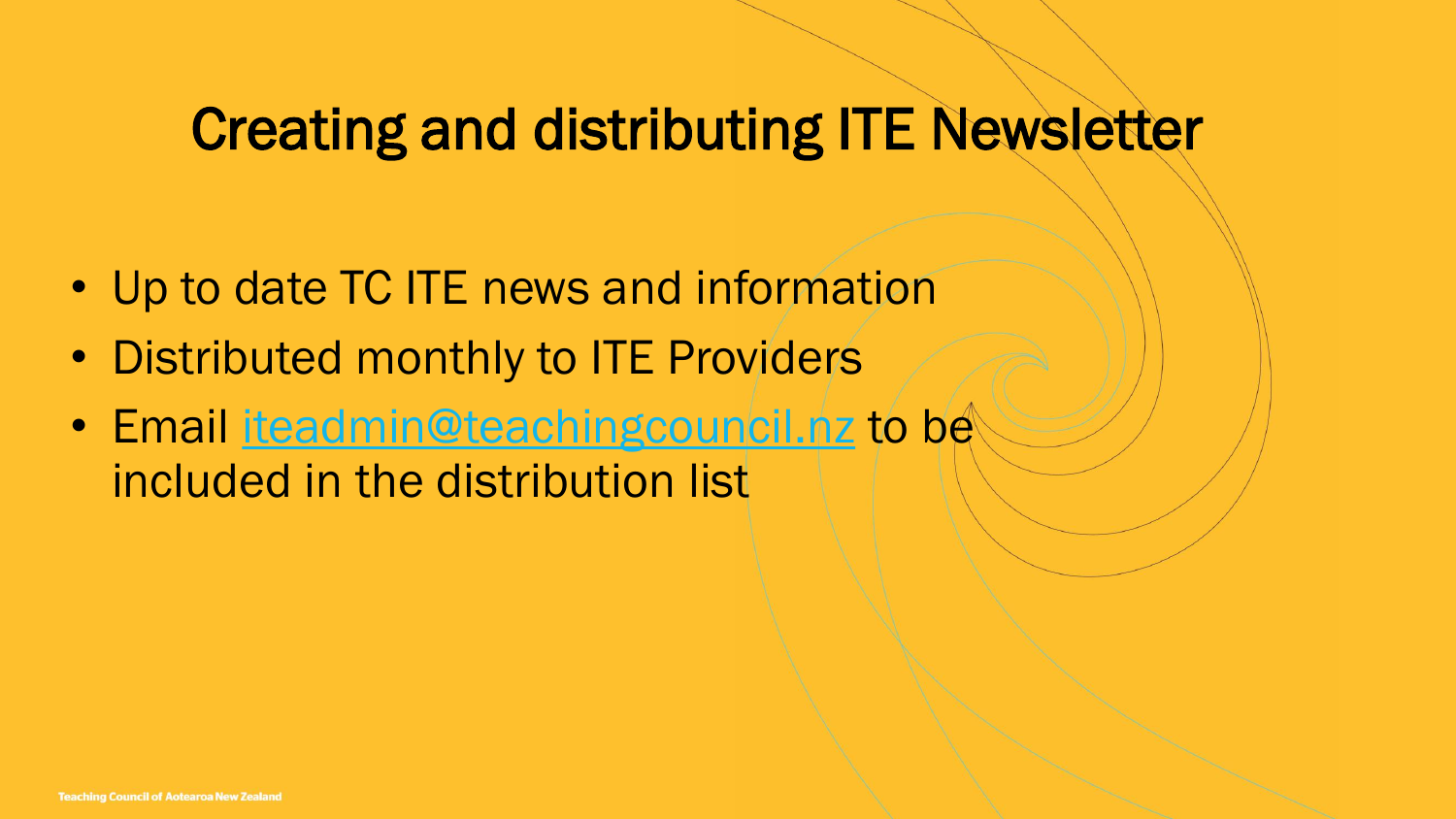### ITE Portal

- Getting there: <https://iteportal.teachingcouncil.nz/s/>
- Purpose
- Guides
- Log ins aligned to Provider Information form 2022
- Troubleshooting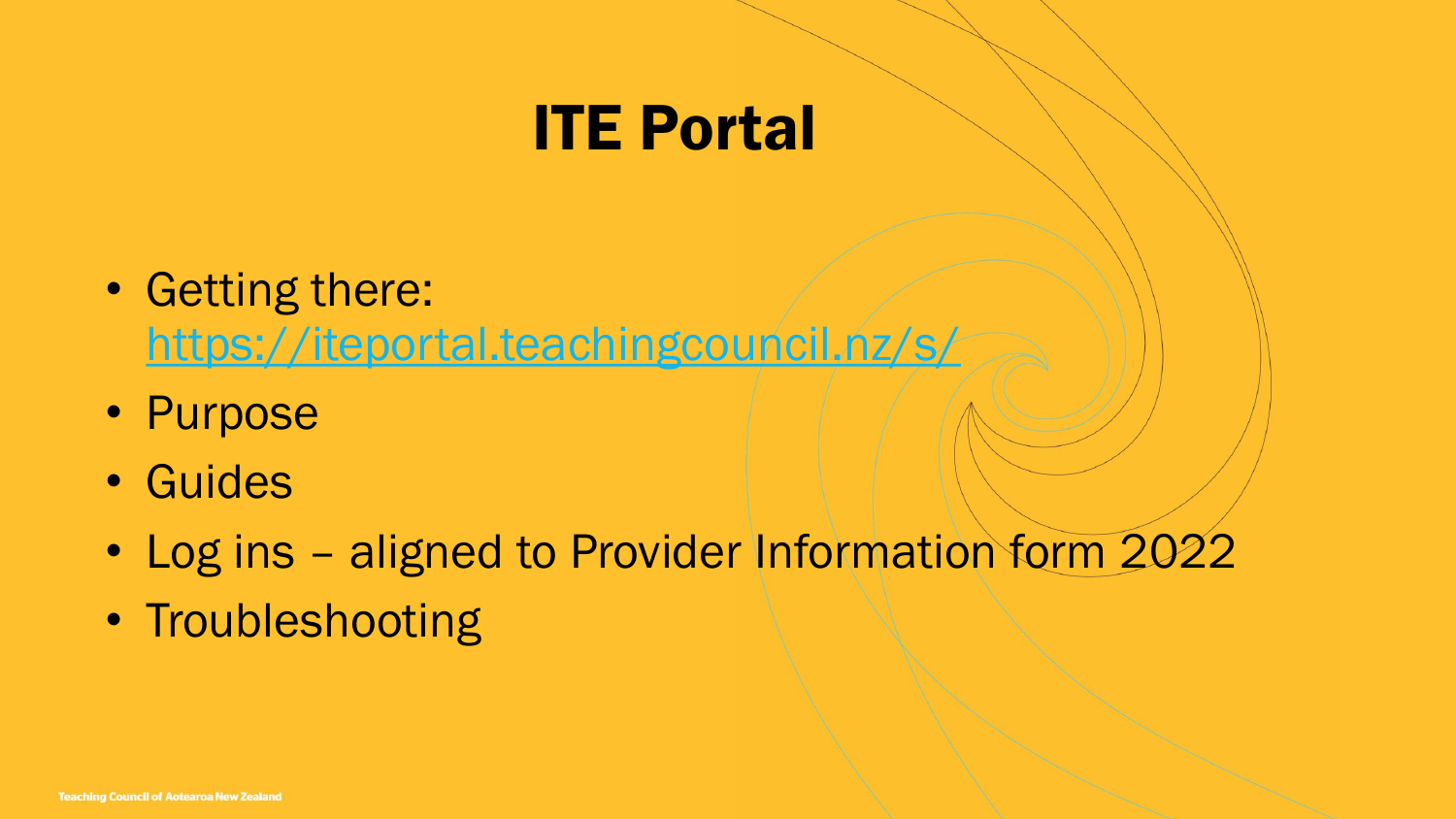### Kukari newsletter for ITE students